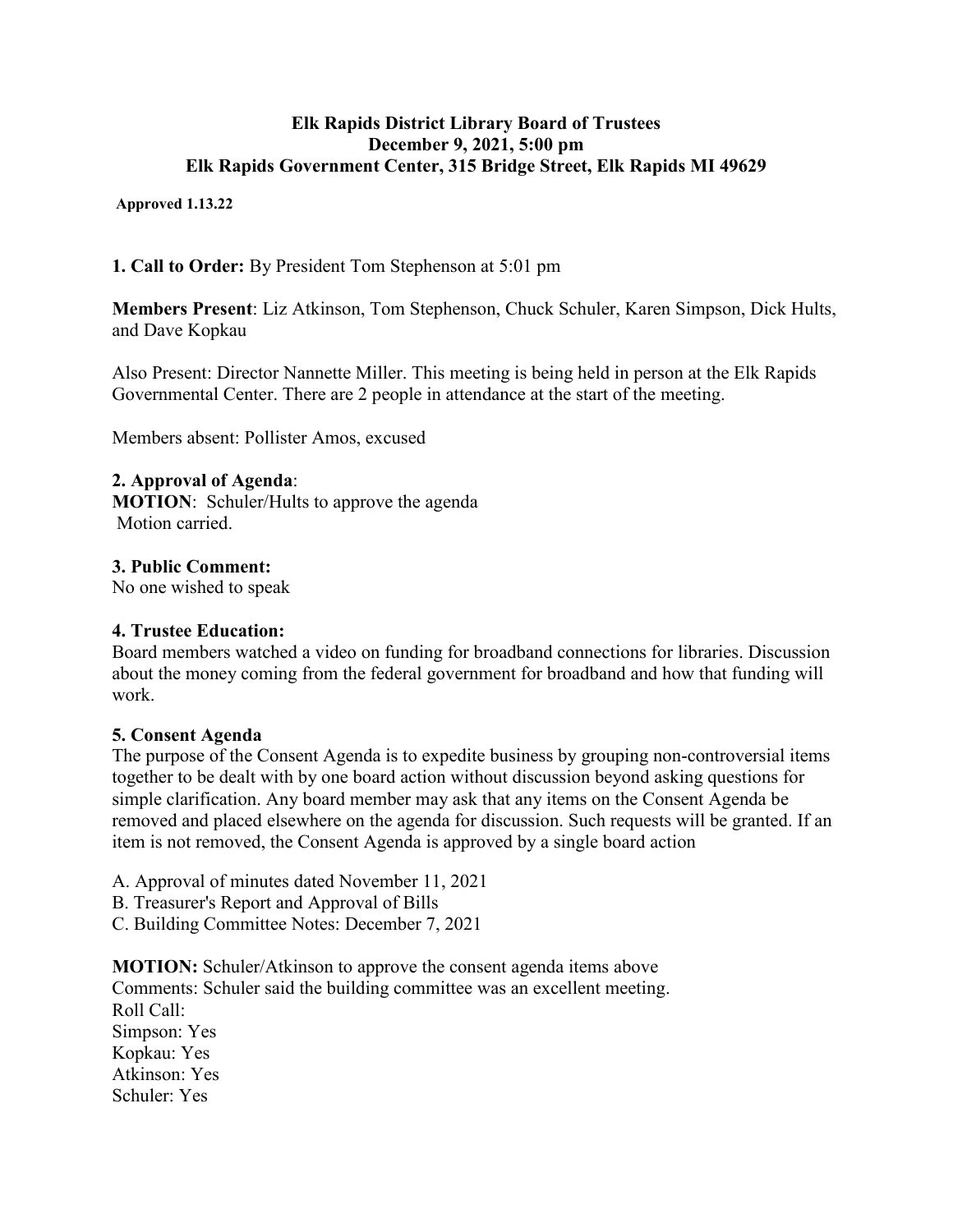Hults: Yes Motion carried.

#### **6. Correspondence**:

Stephenson thanked Barb Johnson for her service as she has resigned. Three requests for refunds have been received for a total of \$16,000. The checks will be going out this week. 40 people out of the 437 that donated have requested refunds. We got a nice thank you card from Marianne Priest in gratitude for the cookies for the staff.

### **7. Unfinished Business:**

A. Director Evaluation Atkinson is collecting these this evening.

#### B. Capital Campaign Financial Review

Stephenson said we did get the financial review draft back from DGN accountants. Since it came in late, take your time and review. There is nothing groundbreaking in here. He'd like to see people take it home and look it over. Send questions to the finance committee and then we will review and approve it or amend and approve it.

#### **8. New Business**:

A. None

### **9. Director's Report**

#### As presented by Miller

Dianne DelVecchio is moving out of the area and leaving us at the end of the month. She's been amazing. Ken Bier may be ready to come back part time in January. Update of staff in-service day was very productive. We are offering curb side service again and we are requesting that everyone to wear masks in the building. We discussed the draft employee handbook and one request has been sent to the personnel committee. The Norte interview with Larry Walsh is on YouTube. Update on Thanksgiving Story Time with Miss Sue and Jacqui which is now on YouTube. We are doing community guest story times also and encouraging members of the board to do it. Ed Boettcher came in as Santa Claus and read The Night Before Christmas. We are working on getting MI83 grants. Every county will get money. There were three things you could apply for, and I applied for all three. One is five chrome books. The second was a virtual programming kit. The third was an outdoor program kit. We will see what we get. I also got confirmation from Rotary that our AWE early literacy station was approved, and it's ordered. K&K came in and put the new part on the urinal in the men's restroom and the floor has been completed and it's painted. The women's restroom can be started now that the men's is complete. Update on 30 Days of Thanksgiving. Update on FB statistics. Encouraged everyone to stop in and see the holiday decor. Thank you for all of the wonderful cookies. We will be closed the following days for the holidays: Dec. 24-26, 31. January 1 and 2 for the holidays. The WiFi stays on all the time.

### **10. Standing Committee Reports**

A. Personnel Committee: Pollister Amos, Schuler, Atkinson, Miller This committee hasn't met yet, but we will have a report next month.